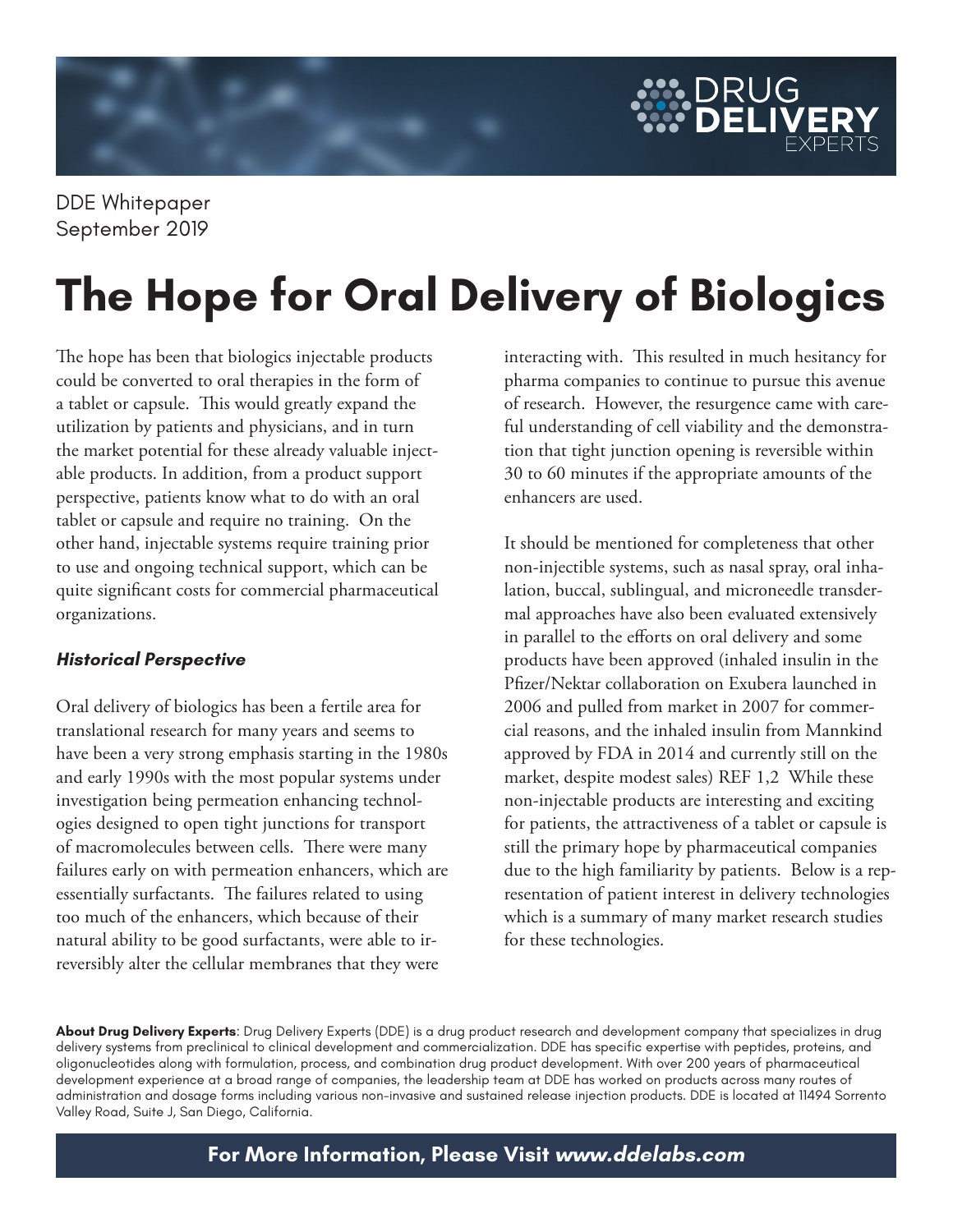



**Figure 1. Patient and Physician Preference for Usage of Delivery Technologies.** 

#### **Oral Delivery Formulation Approaches**

The vast majority of approaches to oral delivery of biologics have been in the use of surfactant like molecules to temporarily open the tight junctions between the cells in the epithelial layer of the GI system. The resulting bioavailability for these systems has been no more than 1 to 2% versus IV or SC injection, although this is a significant improvement over the bioavailability achieved without the permeation enhancer, which is typically less than 0.1%. These technologies work modestly for smaller peptides (1 to 4 kDa) and do not work well for proteins or antibodies. Part of the reason is the mass transport through this route is only amenable to potent molecules like peptides. A few modest successes in this area have been demonstrated but no biologics have yet reached commercial product status, despite many years of work.

One such example is a salmon calcitonin (a 34 amino acid peptide) originally developed by Novartis and Unigene in the 1990s and now in final stages of clinical development by using lauryl carnitine as enhancer (delivery technology originally promoted by Unigene and now the company Enteris Biopharma). The bioavailability compared to SC injection is between 1% and 2% for this tablet formulation. REF 3

Another near-term player to watch is the oral delivery program for semaglutide, a GLP-1 agonist with a long half-life by Novo Nordisk using the Emisphere excipient (SNAC, a hydrophobic amino acid derivative and permeation enhancer). This project was submitted to the FDA in 2019 and will test the value of an oral GLP-1 agonist in the market. The bioavailability compared to SC injection is about 0.25%. The approved SC product is a weekly injection called Ozempic, FDA approved 2017 and launched in 2018. REF 4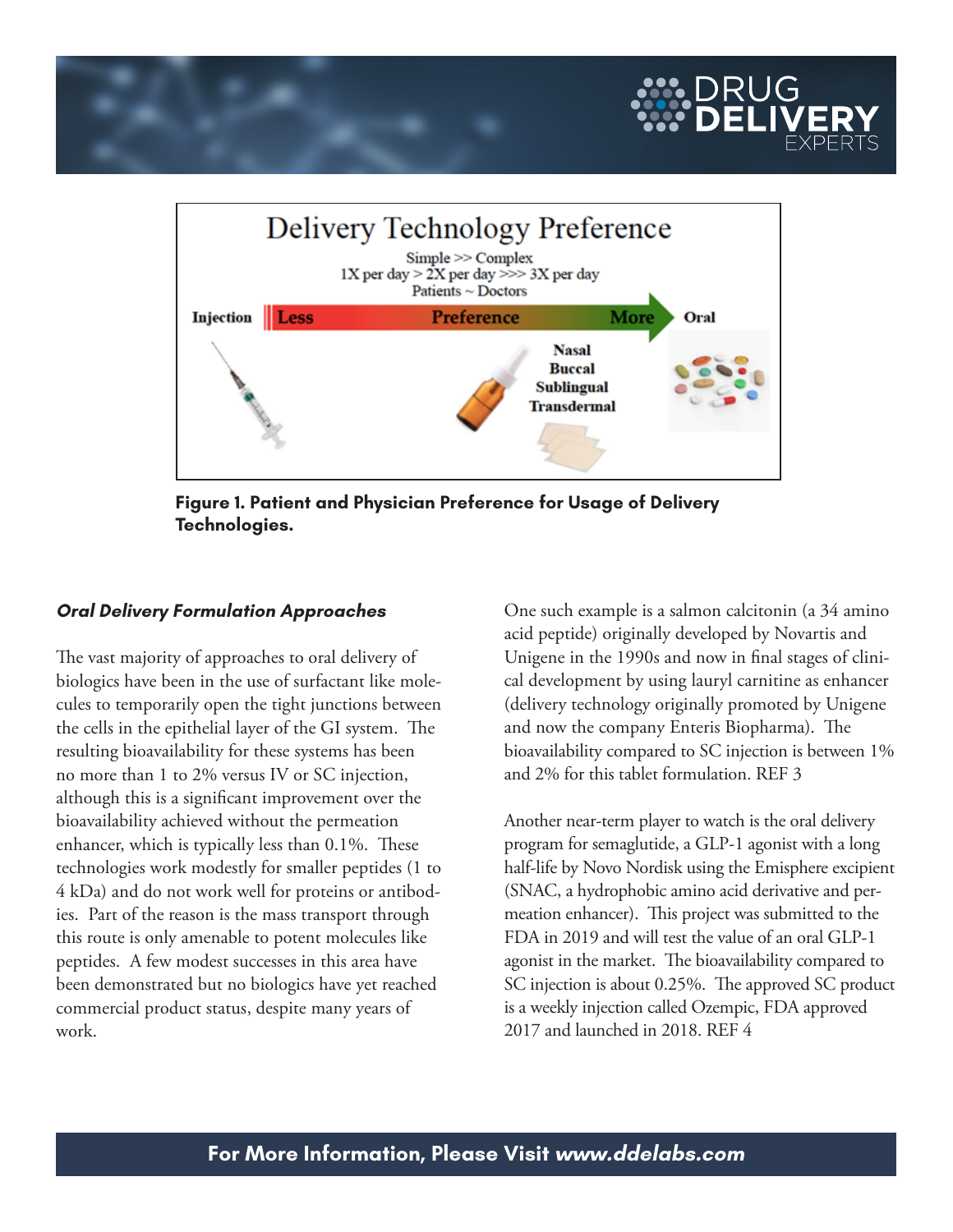

### **Figure 2. Semaglutide (Ozempic) weekly injection device. Semaglutide oral pharmacokinetics.**

A company with one successful commercial application of their permeation enhancer tetradecyl maltoside (a component in some shampoos) is Neurelis, which has one product small molecule approved as a nasal delivery product with the enhancer (sumatriptan). Neurelis acquired Aegis in 2018 and continues to license the sugar-based surfactant as a permeation enhancer for oral and nasal applications and as an aggregation preventer for compounds such as insulin and glucagon which can fibrillate in solution. This enhancer appears to work best with small and cyclic peptides and small molecules. REF 5

#### **Devices for Oral Delivery**

A revolutionary approach to oral drug delivery was first invented and brought to reality by a very bright device engineer by the name of Mir Imran and the company Rani Therapeutics, with work first publicized in about 2010. Rani is using a sugar-based solid microneedle containing protein on a small microneedle patch that is housed within an enteric coated capsule. The device deploys within the small intestine to inject the microneedle into the wall of the gut. Preclinical data shows 50% bioavailability for insulin, human growth hormone, and interferon. Phase 1 studies were just completed with a drug-free device to demonstrate safety and phase 2 study with octreotide is ongoing in 2019. REF 6